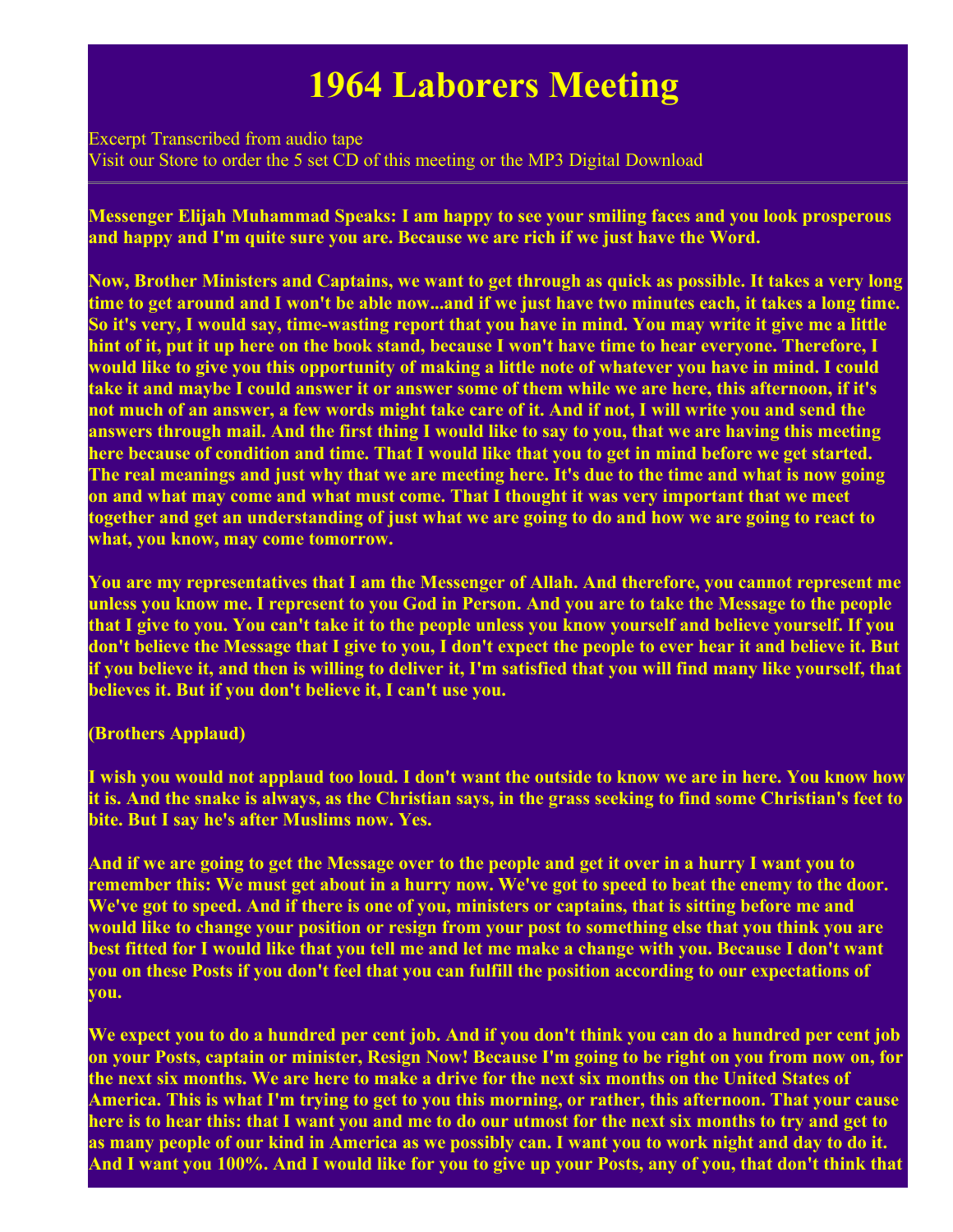**you could handle the post or man the post as it should be. Give up and take another post. Because I want you to do that which you have not been doing.**

**The time...(Secretary interrupted Messenger with information) Pardon me brothers. Excuse me brothers. As that's what secretaries are for. To keep a record of things. As I say, the job is getting large and I cannot keep a perfect record myself all of the time. I have to have help to keep a record. I almost have to have help for myself. If Allah didn't keep a record of me, I would be lost. So don't think anything strange of that.** 

**As you know, we have been all but universally attacked. Here for the last four or five months, especially. Universally attacked. And this attack was for the purpose of getting rid of me. And I don't know who all is behind the attack. I have been trying to keep quiet to learn just the spirit of the attack. No general can put his army against another army until he knows the strength of army.** 

**So I have not been, say, sleeping on the job, I have been trying to learn just the source and strength of my enemy. So I wish that you remember this: that this kind of attack that has been made on me, personally, and indirectly on you. Because an attack on me should be on you too. It should have hurt us gravely. But it didn't so far. It has not so far. Because you are still here. And we still have our Temples with the same followers. So the attack is not so powerful yet, enough to destroy Muhammad.** 

**This I would like that you get this in mind, ministers, as you are my helpers, that these kind of attacks, as you are not through with them, we have something else to face yet. It may not be the same nature, but we have attacks, yet, to come on us. I don't want to excite you, now, in the very least. Don't get excited in the very least.** 

**Because if I'm not excited, and I am the hare in front of the hound, I don't think you should get excited. The hound wants me most of all. And you must arm yourself with truth from Scripture standpoints to prove my position.** 

**If you don't come out first and attack the enemy that attacks me. If you sit down and wait until I attack, then you are not much of a help. I'm just telling you frankly. Any time that your leader is attacked, you is attacked. And you should go after the attacker with everything you have, you know, of truth to defend yourself and your leader.**

**These attacks, falsely accusing and getting and paying enemies-hypocrites to do these things, I've been trying to wait and see whether the real enemy was at the root of it or not. So we are trying to locate the real root. But in the meantime we have enough hounds running around trying to scent tracks, to do all we can to put a stop to them.** 

**As I say, you have Holy Qur'an you have Bible. You have what Allah has given to me to teach you. I have delivered it to you. I have given to you the Lesson that He gave to me. And you have studied them. You have tried them.** 

**You have tested them on the enemy and you have found them so strong and invincible that you are happy to meet an attacker. Right? You look for one sometimes because you know you have the better weapon to defend yourself against an attacker when it comes to truth. Right?** 

**For thirty-three years, I have been doing this. I spent seven years running from my enemies and hypocrites from '35 to '42. I was flying for my life up and down the East Coast from my enemies and hypocrites, for just the same thing that has happened here, recently. ONE WANTED MY PLACE. And they all but brought me to a naught, as far a followers is concern in '35. I had no Temple in Chicago, here.**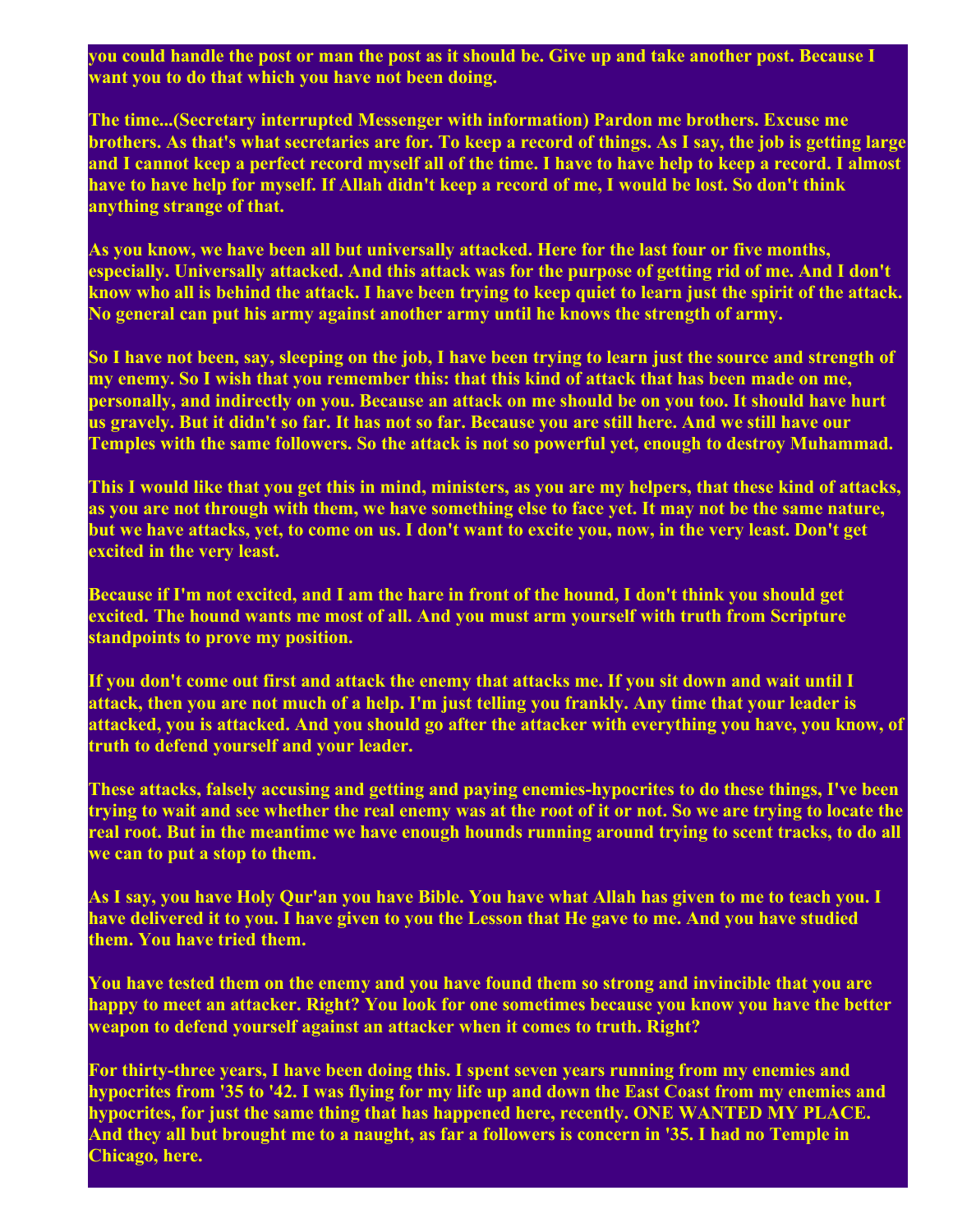**They brought that Temple of 715 down to about 15 or 20 people meeting in homes of the Believers. And in Detroit, of 400 regular attendance there, it was brought down to seven. I have you here today. Some of you knows about this. You were here. Especially here in Chicago and Detroit. If you don't know it, ask the older people. They will tell you.** 

**In Detroit once, after they ran me down there, I had about 7 people meeting in the home of someone. And today, you see, that Allah has blessed me to have a well-established Temple. Right? I did not give up because they were after me, running me over the country, hiding here and there for years, depriving me of the privilege of staying home and rear my sons and daughters, help my wife.** 

**I didn't lay down and cry and grieve over that because I knew what was coming. I knew one day, I would be the winner. Because Allah had taught me from the start up until the very year of it all. And I know, yet, what is coming. And so I'm saying to you that I was crushed once before, for no other reason than jealousy envy of my position. Allah put a stop to it. He overtaken those who devised the plan, tried to carry it out. He overtook them and He chastised them.** 

**One of the leading ones, at that time, was my own brother when we were living in a house together. He was living downstairs at 5830 South Wabash, here. And I was living upstairs, yes sir. And now, Allah, taken him down from the Supreme Captain, at that time, threw him on his face, prostrated him at my feet because he had sided in with the enemy against me because he wanted to be the Big Boss over all. I made him that. I made him the Captain myself. The Supreme Captain. I had all the confidence in him. I didn't think not one time that he would ever deviate. But Allah showed me that I didn't know their hearts.** 

**My Assistant Minister, at the time, Allah vanished him. He sent him into exile and I haven't heard from him since. His name was Augustus Muhammad. And no one, yet, have told me that they have seen him anywhere. He just vanished. You'll find the vanishment in the Holy Qur'an and it prophesied of a second vasnishment. And this may be it, now, in the workings.** 

**As you see, and have heard, what Malcolm and his followers have been doing to me. And how that they have mud-washed me all over the country and he has taken it to Egypt and mud-washed me there and all through-out Africa. And everywhere he has gone, he has tried to mud-wash me. And taken away a couple of my sons.** 

**Well, I don't give them any credit at all. Because I reared them up. They knew me. And they knew that what I was teaching was the truth. And the knew that I have never did anything to them but try to be a good father. So it don't make any difference to me if the burn in hell, or brawl in hell, or boil in hell. It doesn't make any difference with me.** 

**Because I did all I could and when the turned back on me I was so surprised, I was all but speechless. But when I thought over it and what He had taught me, then I soon regained my Post and stood up again. And so I don't follow no one down that, you know, turns back on his heels. I don't go out seeking him, telling him to come back. I don't seek that person. Because I had a job enough to try and find you in the first place.** 

**Now if you want me to go back after you, No! No! No! That's up to you and God and the devil, right there. I have too many in front of me to keep trying to get a hold to. So this is the thing that you must remember, that trials, sometimes, are so terrific that they will weaken the most strongest person sometimes. And these kinds of acts that have been made on me, here in this year, 1964, 1963 and 1964 and in 1934 and 1935 is the kind of attacks that will draw away from the most strongest follower if he's not careful. The Bible says that if it was possible, they would deceive the very elects. It warns you of these kinds of attacks.**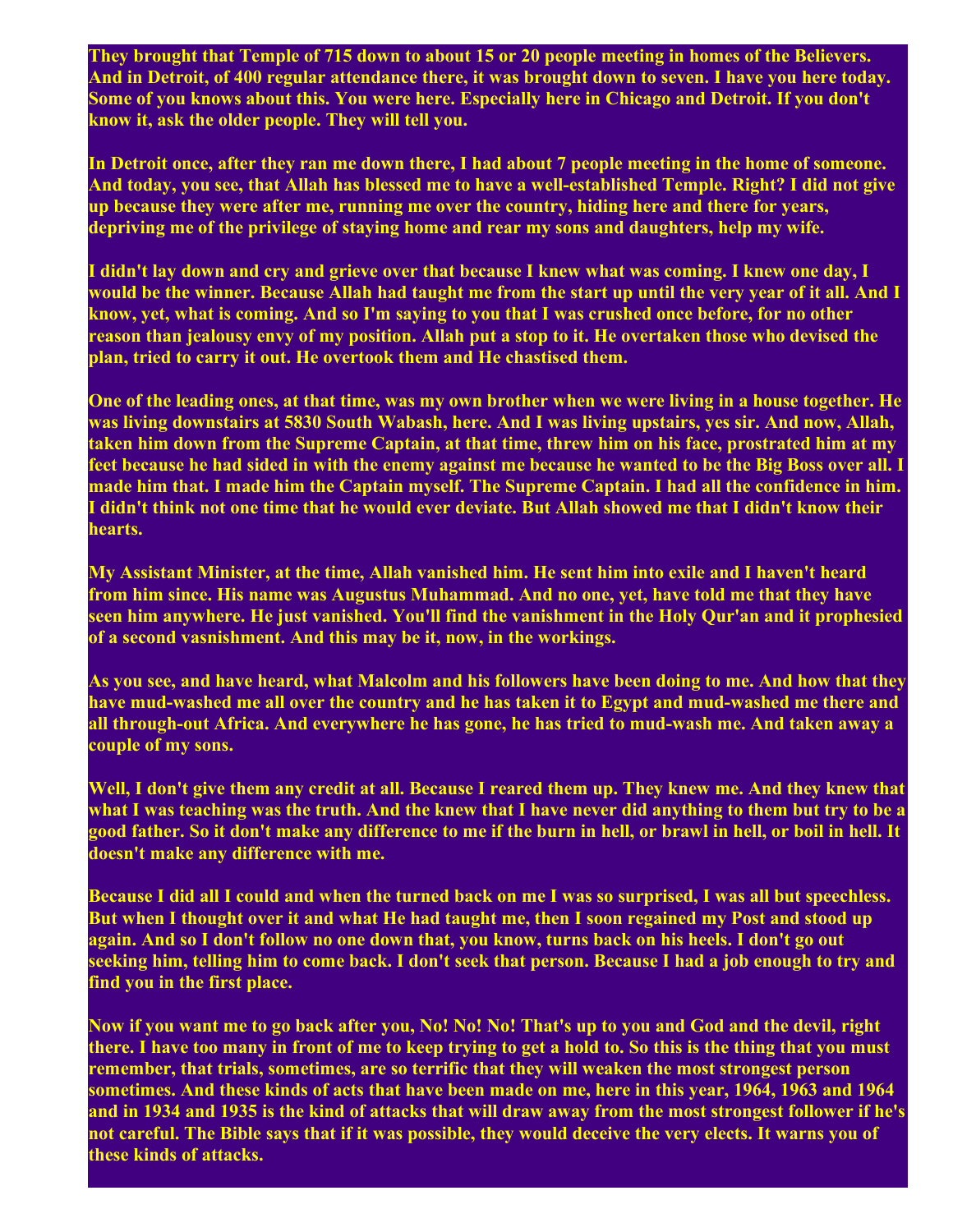**You are tried. The Holy Qur'an says, 'Do not they see that they are tried once every year?' You must be tried to get into the Hereafter. And as long as your leader stands firm and will not turn heels on his enemies, will stand to their face and fight them, you have nothing to hide behind your excuse for not backing him up. Nothing you have to hide. So I ask you if you don't think that you can keep going with me, any of you, and think that you would be better on another position, stand, and I will accept it in good faith. But if you think that you can go on with me and back up the truth with me, then from this day on I'm going to expect it. I expect it.** 

**I remember reading in the Holy Qur'an, once, I think it was pretty tough with the Jesus. He asked, who was his Disciple. So, here, some of the strong believers said, "I am your Disciple." So they went forward. Muhammad had a tough go once and he asked, "Who will be my vice-general?" He wanted to put a stop to the enemy.** 

**So a 15 or 16 year old boy rose up and he said, "I will be your vice-general." He says, "I will rip their tongue up, pull it out by the root, cut it out of their mouth, that says anything against you and I will rip their bellies up and pull their intestines out." He says, "And burn them out and throw their ashes to the wind." He did die a martyr for Islam. He was a pretty tough man. Muhammad chose him.** 

**It is always best for the man to do this on his own will and not to try and force him or beg him or teach him to do it. Let him take this on his own. You know, because, it may be trouble ahead and he don't expect it to be trouble. He thinks it all smooth going. And he run into trouble, he'll run back and say, "I didn't think it was going to be like this."** 

**So a man to take this stand, today,to follow me, I cannot guarantee you no smooth going. I can't guarantee you that. I can say this, that we will be the winner! Allah has promised me victory! And if it pleases Allah we all will come out happy. But there is a tough road, yet, ahead. And we don't have to worry about what we probably might run into in the future, as long as we have Allah with us. If Allah is not with us we had better go home now and just dismiss. But I know He's with us because He has been with me for 33 years and I feel Him always. Getting up and lying down, sitting and going, walking, riding I feel Him! I always feel Him with me. And He will be with you.**

**Next, I would like to say this to the Captains: that you, Brother Captains, if you think that you are not able to man your post, I would ask you to give them up this morning, this afternoon and let us find someone else to take that post. Any one of you that thinks that you are not able to man your post, give it up.** 

**You might not find it so easy all of the time to just stand around and look at good Believers coming in and out of the Temple and showing them around. It might not be that easy all of the time. But if you are going to hold your post, you have to say, "My life is in the hands of Allah. And I will stay here until death do depart. I will go down on this Post if it takes my life."** 

**This is what you have to get in your mind. Not that we're hasting no trouble. But trouble may come to us. And we can't stand there and lay down a just let the wolves help themselves. We've got to try and defend ourselves if we are attacked.** 

**The Holy Qur'an says, "fight with those who fight with you." And this is true. This is the common law of justice. So, I ask you to remember these things and I expect you, from this day on, Captains, to be right with your Minister. Don't get ahead of your Ministers. This thing about the Captain, jumping in front of his minister trying to take the lead.** 

**That is like a soldier out there or rather the Captain on the battlefield jumping ahead of the Major General order. You go by orders. We all have orders. I have orders. And I give to you, the Ministers, orders. And the Ministers give you orders. And we all must follow and obey that superior officer. And**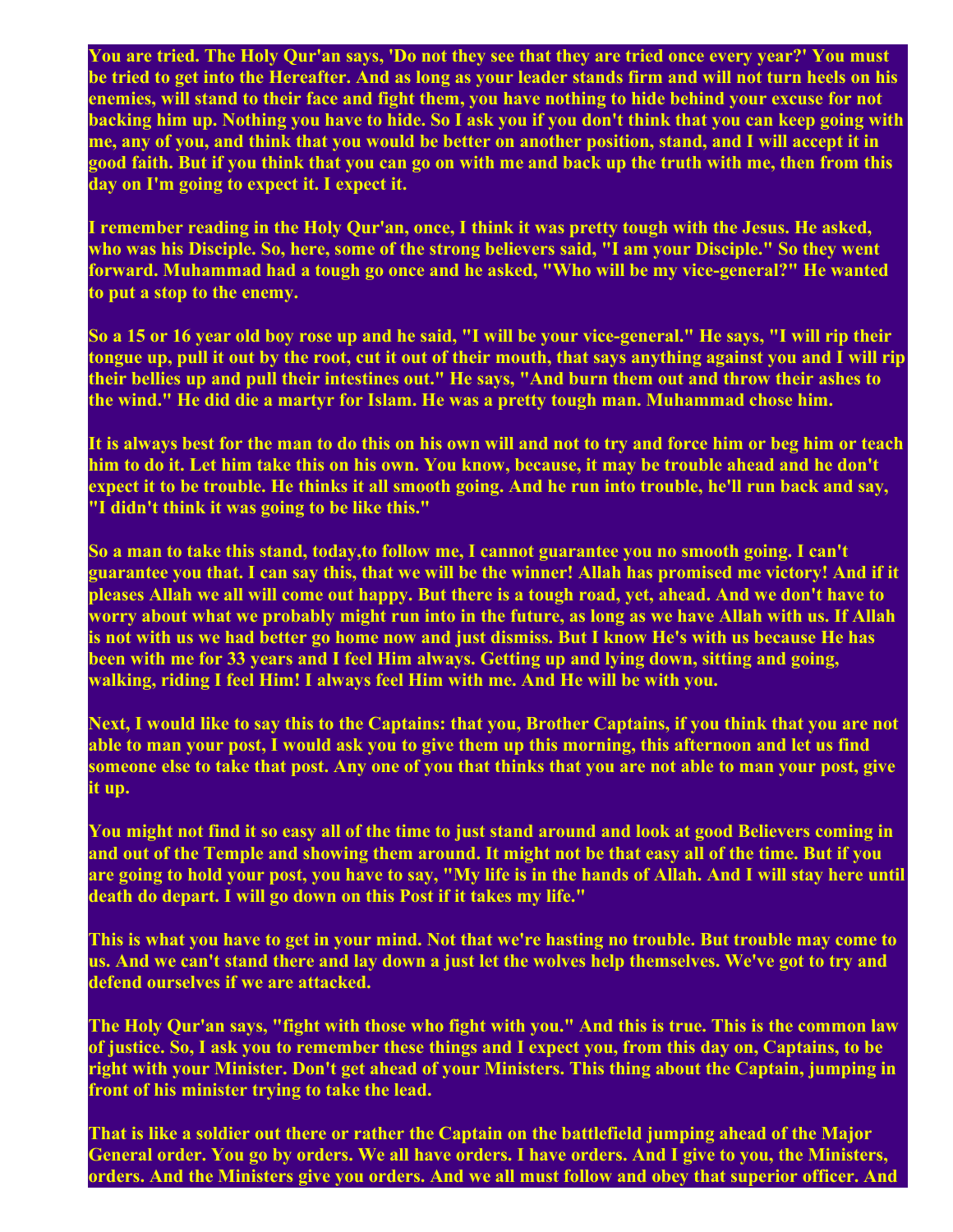**if not, we can use you. We hold the next officer responsible all the time. Hold him responsible.** 

**If this one here, your superior, is not taking his place or functioning on his post as he should, that is up to you to report it. But it's not up to you, yet, to disobey him. But it's up to you to report him. And his superior is the one to call him in question. Not you to take over the Temple, unless he's gone insane and destroying the Teachings and the congregation, upsetting them.** 

**Then you are to set him down until you can get me word. When you get me word, then I will act, myself. And not you. We don't do these kinds of things. This is one thing like that . We are going into to building up a Nation. And we must have absolute obedience to authority.**

**No Nation can build an independent Nation without obedience to authorities. We must learn that. And that's just what we are doing. We are building a Nation. We can't depend on the white man to look after Muslims. They are our enemies. And you are learning that daily now.**

**The more we grow and the stronger we get, the more we will receive opposition from them. As long as you are few and weak, he will not pay you any attention. But when you begin to grow and become numerous and begin to get strong and the people begin to flow to you to join up, then thats the time you're offered all the opposition that he can muster.** 

**And he's getting ready for that now. He's begun to learn that this Teaching is a very powerful teaching. And that it will absolutely in the long run, take away from him, all Black people. Not only here but elsewhere. Everywhere that it's now being heard among the Black people, they are laying hold on it.** 

**For the first time, I want you to know this, the masses of the Black people, brown, yellow and red, For the first time they are learning he's the real devil. And we must remember All praises is due to Master W.D. Fard Muhammad. He is the One that pulled the veil off of him.**

**And He passed it over to me, the authorities to keep pulling it off. And I pass it over to you to keep pulling it off. So it's going from one to the other. Everywhere you see him, pull the veil off of him so the people can see that that's the enemy. The real one! So much for that, I say.**

**We have your word that we will do these things? (Ministers and Captains respond, "Yes sir!") And for the next six months I expect you to make an all out drive. Not in such a way that you will be running yourself into trouble, like running yourself down into the heart of the city trying to get your people to pay attention. Don't do that. Go around to their settlement. Door to door. And if they tell you to get away, "Thank you, sir." No argument! Don't try to tell them "Well you will wish you had heard!" Don't say nothing. Only just say, "Thank you, I am sorry, I ask you to pardon me."** 

**"No! I don't want nothing. I don't want you niggers at my door." They will probably tell you that, some of them. "I not with that old so and so and so." or "I don't want to hear it." "Thank you." Just say thank you and keep going. Don't start an argument because that will hurt your progress. Because all of them are not going to say that. You are going to find some that are with you and will welcome you on inside and even give you a meal. So don't think that one, you know, enemy means they all are enemies to you. No, we have a lot of them out there that are good. A lot of them out there wants to get with you. And all we have to do is to start getting to them now.**

**There is another thing that we must remember that this Paper here is one of our Best Ministers! It's one of our Best Ministers! This Paper. And if we try to get this Paper into the hands of our people, throughout America, we will be did a good job and fact about it, we could wait for the trumpet to sound. Because they find something in here that will make them to think. And make them to look for you. This paper here, THE MUHAMMAD SPEAKS. And you have on the last page of this paper a**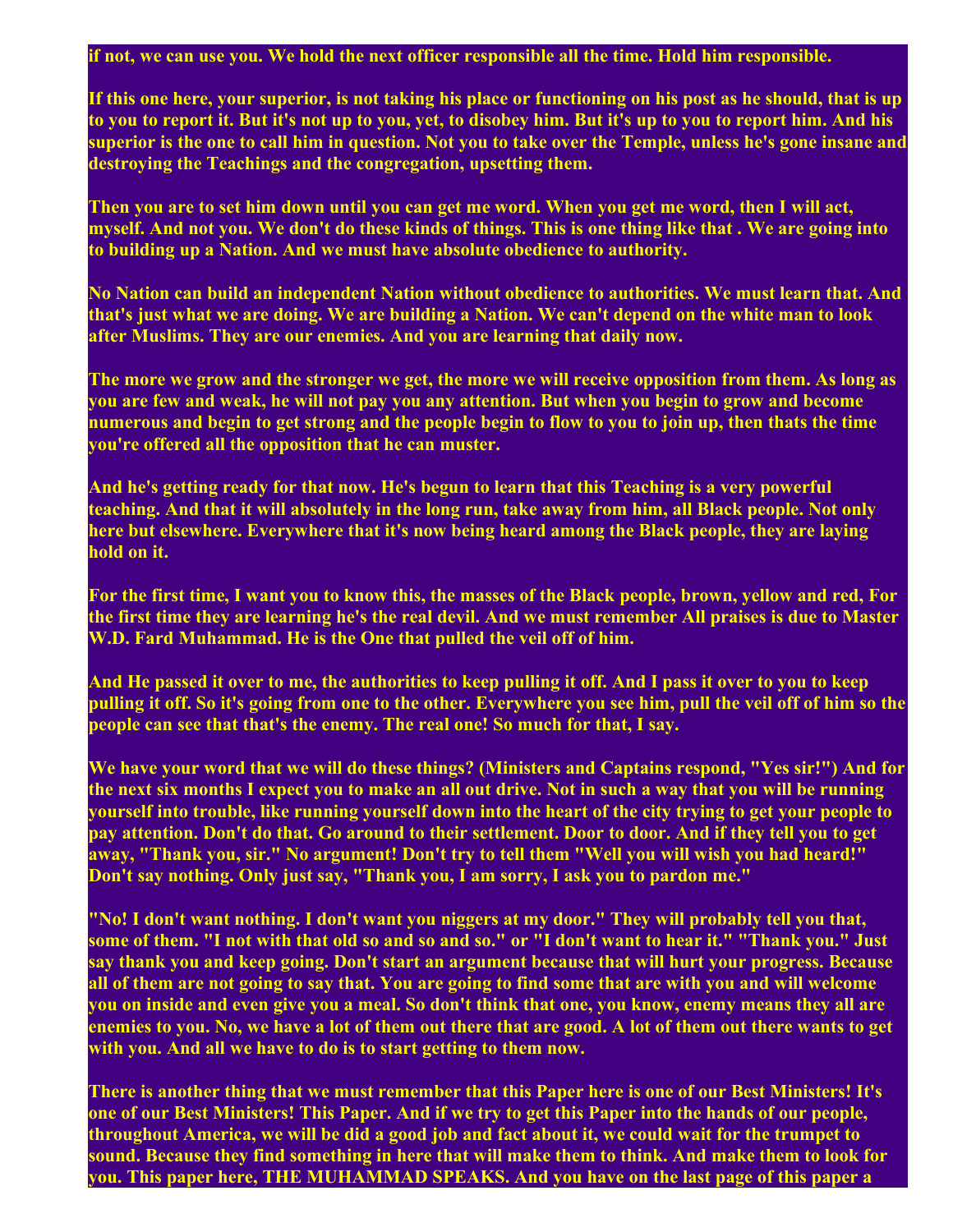## **Program.**

**This Program on the last page of this Paper, you advise your readers to read, if they don't read nothing else. Always advised them, "Please read this." This is our standard Program. We don't want this removed from our paper. We may revise it a little, here and there at times. But it remains the same. This is working on the enemy. It's working on him. This is what I want you to tell them, "Brother, please read this." And if we can get this in 22 million hands, as I say, we can say "Well done!"**

**This is all that is incumbent upon me is to get The Word out there to you. Then my job is up. Or rather, it's over with you. Just to show you the way. And then I'm all up. Then, I would say, I go back to the Master then. And if He have any more work for me to do, I will do it as long as I live. But this is my job, just to get it to you. Not to try to force you to believe it, but just to get it to you so you won't have an excuse.** 

**These Papers have been delievered to many of you and we find that you are not trying, in many places, many of our Temples to get this Paper in the hands of your people. Many of the Temples are absolutely neglecting to try to get the Truth to their own people, while the profess to be a representive of the Truth, but is actually, I am shame to say, but actually is too lazy or disinterested. And will sit right down and the Paper comes to you and just leave them, like it's a paper we should discard or throw it in the waste. And one of these papers.... I want to say to you...Just to throw one of these Papers away like that, you must remember that you are throwing away truth. You are disrespecting the Truth. You should never throw one away. Keep it and someone may come to your house. Give it to them.**

**Here's you beautiful National sitting up on it, which is shining all over the world. You shouldn't throw away Truth. If no one will buy it, take it back home and just give it away, but don't throw it away. Give it away. But we would like that you sell the paper for the little small price. You who are out of work, some of you, could actually make a little suit by just selling this paper.** 

**Everytime you sell a paper, you have a nickel (50¢ in 1994) coming to you. Okay if I sell 100 papers, maybe I could sell 100 in a couple of hours, if I'm in the right spot, I have myself \$5.00 (\$50.00 in 1994). Okay, I might could sell 200 papers, today, I do have \$10.00 (\$100.00 in 1994).**

**That's getting near up to the, you know, the regular wages. And you might have not too much to do, I must say that, after a while. We are not too sure of what the government is going to do in this election. The President that is already in the White House and the one that might come in there, they both are the same. Remember that! They, both, are about the same Goldwater or Silverwater.**

**I say in one of the New York papers where that the devil said that I wanted Goldwater to win. I would like to tell him that it don't make no difference to me whether Gold or Silver or Brass win. If he's white they are all the same. I'm not going to vote for either one because I can't see my way in voting for an enemy to rule me. And I want independence. I want to vote for myself and my people. I don't want to vote for you, who is going to enslave me. It's almost a disgrace. A man seeking independence and then he goes and vote for the enemy to rule him.** 

**There is many little common things in it that we have heard our people say that make you might think that it's nice that you do so for certain privileges. This is not no good to us. Anytime the devil, gives to you anything like, I would say, better way to go, he's got you tied in such a manner that you have to mistreat your own people. And he has a better way to mistreat them himself as long as he puts a rosy in your hand. And he's not going to put one in your hand, unless he's able to get something back. You see he don't put one in my hand! He dosen't offer me nothing. He would do so if he thought I would accept it. But he has heard such strong language coming from me, he says, "No, no that fool will never accept... so we have to get him another way."**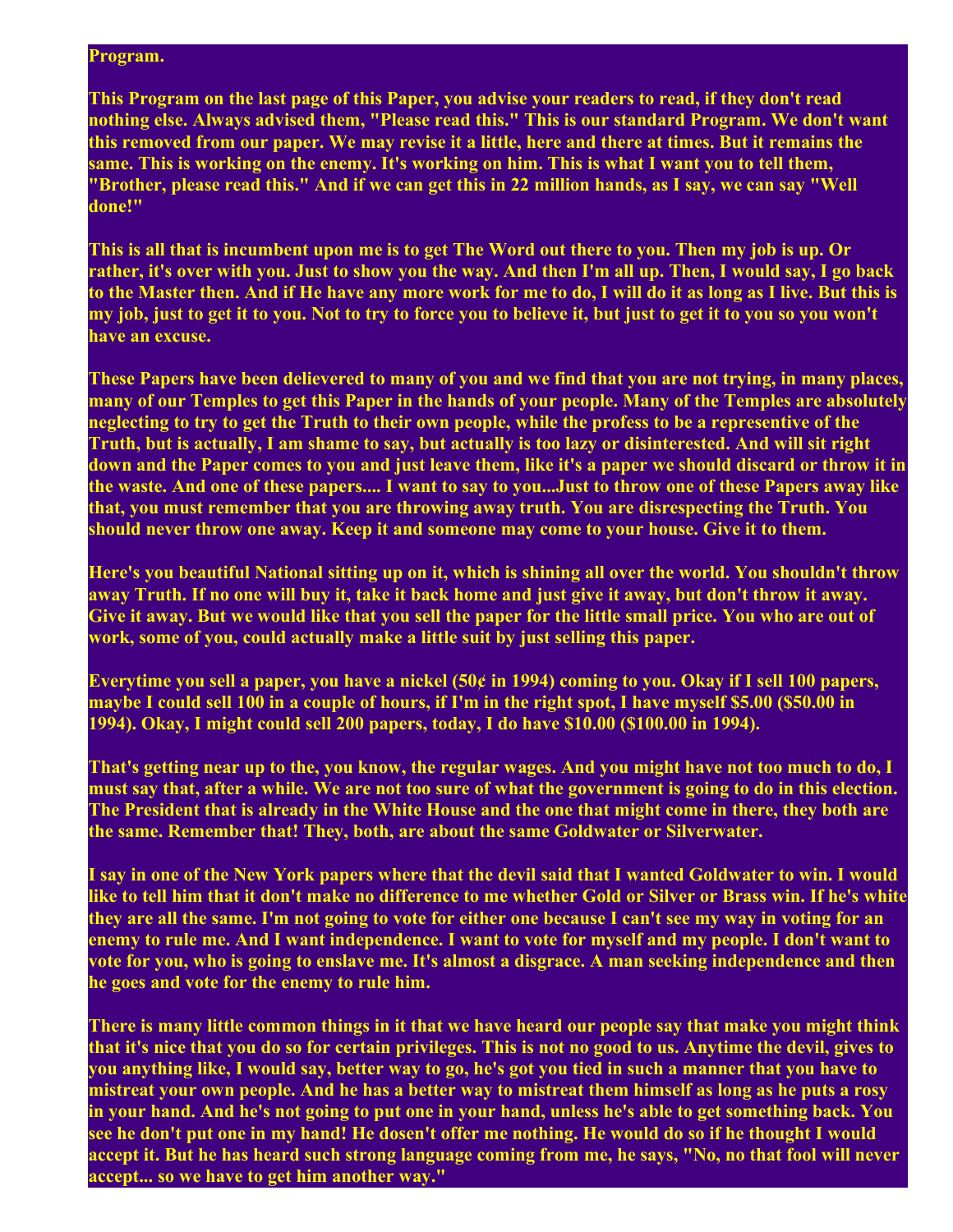**I think I have a little piece of paper somewhere, where he's talking about that. (Messenger paused to search for a magazine clip, given to him by Bro. Secretary) He was so bold to put this in his magazine that if they could liquidate or kill me, they would have a future a glorious future. Think over that.** 

**He's bold enough to put that and put me there or my picture. He had my picture there and pointing directly at me. It is not hard to distinguish me there, because he had my little fez on. But I want you to know, I have been knowing this all for 33 years. And this is one reason I have you before me this morning, because they may make a lunch out after me, one of these days, but that don't mean that you should stop.** 

**Even if I die or get killed, as the Holy Qur'an teaches you, that don't make you turn back on your heels. You carry the Word right along! Because my kind was before me and we have the history of what happened to them.** 

**I'm not afraid that they will or Allah will give them the privilege of taking my life, but I'm just saying these things. If it would happen, don't worry, you have the Truth just the same! And just step up in the next soldiers track that fell, and keep going Ñ keep firing!** 

**And let them blow you down. That's the way we do on the battle front. As fast as one falls the others step up in his track. Until finally we overcome the enemy and destroy him. So don't you think that Allah is not with us.** 

**I want you to feel strong that Allah is with you if you are trying to do what I'm teaching you to do. And as long as you are with me 100%, He's with you 1000. But if you deviate from me, He deviates from you. Try if you like.**

**Go and look over those who deviate and you will soon find out that they don't have no power from Allah. No spirit. They are left just helpless, wondering around like a man in a dark room, feeling his way. And this is what happens. So I say, you must be strong.** 

**Pray to Allah much! Try to pray your five prayers everyday, if possible, if you are in a place where you can say your prayer. And if you can't say them in the daytime, say them at night, because you are working. This is like putting gas in your car. That prayer will help you Ñ give you the power to keep going.** 

**That gas will keep your car rolling. The prayer to Allah will keep you rolling. Yes sir. And so don't forget that. Pray to the God that I represent to you. Don't pray to a God that I didn't represent because you certainly won't get an answer. There's no other God has any power to help you but the one that I represent. If I go with my hands for 33 years fighting them boldly with the Truth in black and white and with the actual Words in there presence, and over-the-air, over their radio stations every week, then I want you to remember that God must be with me and able to protect me.** 

**We want, from this day on, to try to get this Paper to our people, but I repeat don't go down where you know the devil will attack you or don't want you selling this paper. Don't go there. Because in those areas he forbids you to go, well don't go there! But try and sell the Paper among your own people. And if he comes up, he wants to buy some, "Okay, here you are, I'll sell them to you." But if he sees you around your own people trying to get the Paper over and not trying to sell it to him, he gets very, you know, restless. "Let's see what's in that Paper, maybe he's got something in there that he don't white people to see. Go over and buy us some." He's real crooked and he's afraid he has mistreated everybody and he's afraid someone is after him. So remember that. Try and get this Paper over and this Paper will help us to put over the Teachings throughout the country. It will help us to build Temples. This Paper has gone a long ways in helping to establish Temples. Right? It has bought us one in New JerseyÑNewark, New Jersey. Two, it has bought us in New Jersey. And it has bought us one in**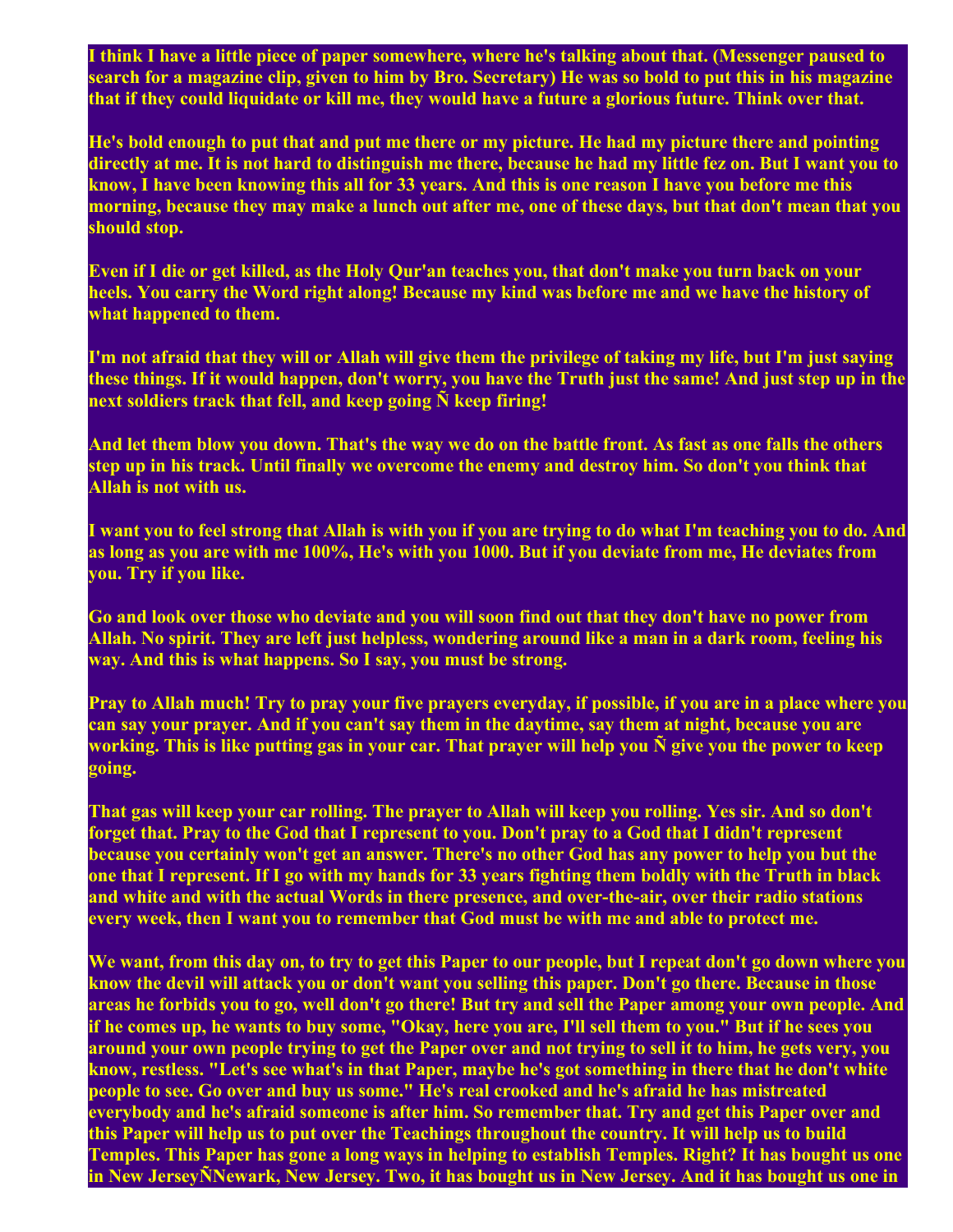**Maryland. One in Washington. Just think over these things. And now it's trying to get a root in Atlanta to buy us one there. We are barganing to buy our Temple in Atlanta, Georgia that's going to run in to a hundred or more thousand dollars. But it's a very nice place and that's the center of the South. And we want something in the South that we can attract our people with and there are more intellectual people in Atlanta than there is, of our kind, than it is in any other city I know of. And they are there now, shaking, towards us. And so we are going on out to try to buy a nice Temple there for Minister Leroy here. And he likes it. A large parking space around it. Have you heard anymore from that, Brother? (Brother responds "No sir, they're still negotiating) They're still negotiating on the offer. Well we're kind of "Jews" you know. We don't bite on everything. We always look for you to come down. We are like Jews when we go out to buy. We try to buy as cheap as we possibly can. We never take your price. No you've got to come to our price if it's nothing but just a dollar down. You've got to get down. So we are trying to get them down from there price. They have fell, I think about 5 wasn't it? Five grand they've cut off, but we want some more grands off. But however Brothers, according to the Captains report of it, my son-in-law here, he said it's really worth what they are asking. I told him all I hate that it's not here in Chicago. I can... Brother Minister Leroy might think pretty hard of me for saying that but, you know, Brother, I have been trying to find a good place here for many years and this place we are trying to get for you, why this place looks kind of, sort of, like a cobble house to it so they tells me. It looks pretty cheap to that place. Yes sir. Well if you're going to buy a nice Mosque, why you will find me in Atlanta. So these things we need all over the country. Everyone of you needs a Mosque. Wherein that you will know that no one can tell you to get out. But when you're renting they can drive you out anytime that they are dissatisfied with you. And the enemy will make them dissatisfied with you anytime. But this Paper will help you. This Paper here. (Messenger pauses to speak with Brother Secretary)**

**The Secretary says we were selling 225,000 copies, bi-weekly - every two weeks - of this Paper and now we are down to the figure of 159,000 every two weeks. This is about let's see, 41 and 25 is how much? Sixty-six thousand. We are off 66,000 every two weeks now. We are off that much. Remember that's two weeks. And the month, the whole month, four weeks or two issues of the month, we are just double that. Think over that! It's doubled. And that's a lot of money that is wasted on the count of us. See it is not that the people don't want the Paper. The people want the Paper, but it's us. Won't get around there in our backyard and over our fence and in front of our door and let the man have it. Here it is. You need people to sell this paper that is very courteous. You don't go to the people acting independent. No seller is indepent. He's dependent. That's why he's trying to sell his merchandise. The buyer is the one that is independent. Let him always be right. You're wrong because you want to sell your goods. Yes sir. Go to him as nice as possible. With soft language. And with a good smile. Don't look like you've been eating sour pickles. With a good smile. Our people likes kindness, because they have been ruled by the roughest enemy on the Earth, who never was kind to them. Now, if we will reverse this and try and be kind to each other, we can build our unity overnight. But we must remember that we gets no where going around looking sour and talking big and independent. "You don't have to buy it!" "Aw, nigger, you just stay here. You wait. You'll see!" Now you can't make a good salesman. Say: "It's a very interesting Paper, my friend, if you would once read it, you would like to read it again." (Reply) "Well, I don't want to even see it!" (Say) "Thank you, sir." "Thank you, madam." And keep going. Don't stand there to argue. If they say, "I don't like them old Muslims. I don't care to have nothing to say." Keep going. Like the Holy Qur'an says, If you find the foolish, you know, breaking up into foolishness and the common word would be that but don't you break up with him. You just keep going. Say: "As-Salaam-Alaikum" and keep going. Yes sir.** 

**This is the thing that I would like to remind you of, that we want to put this in every one of our people's hands that will accept it, within the next six months because after this election, we are afraid...I'm telling you frankly...I'm afraid whatever beast gets up there, he might cut us off. They don't like this paper, now, because it's waking up our people. And this thing can put a stop to it overnight.**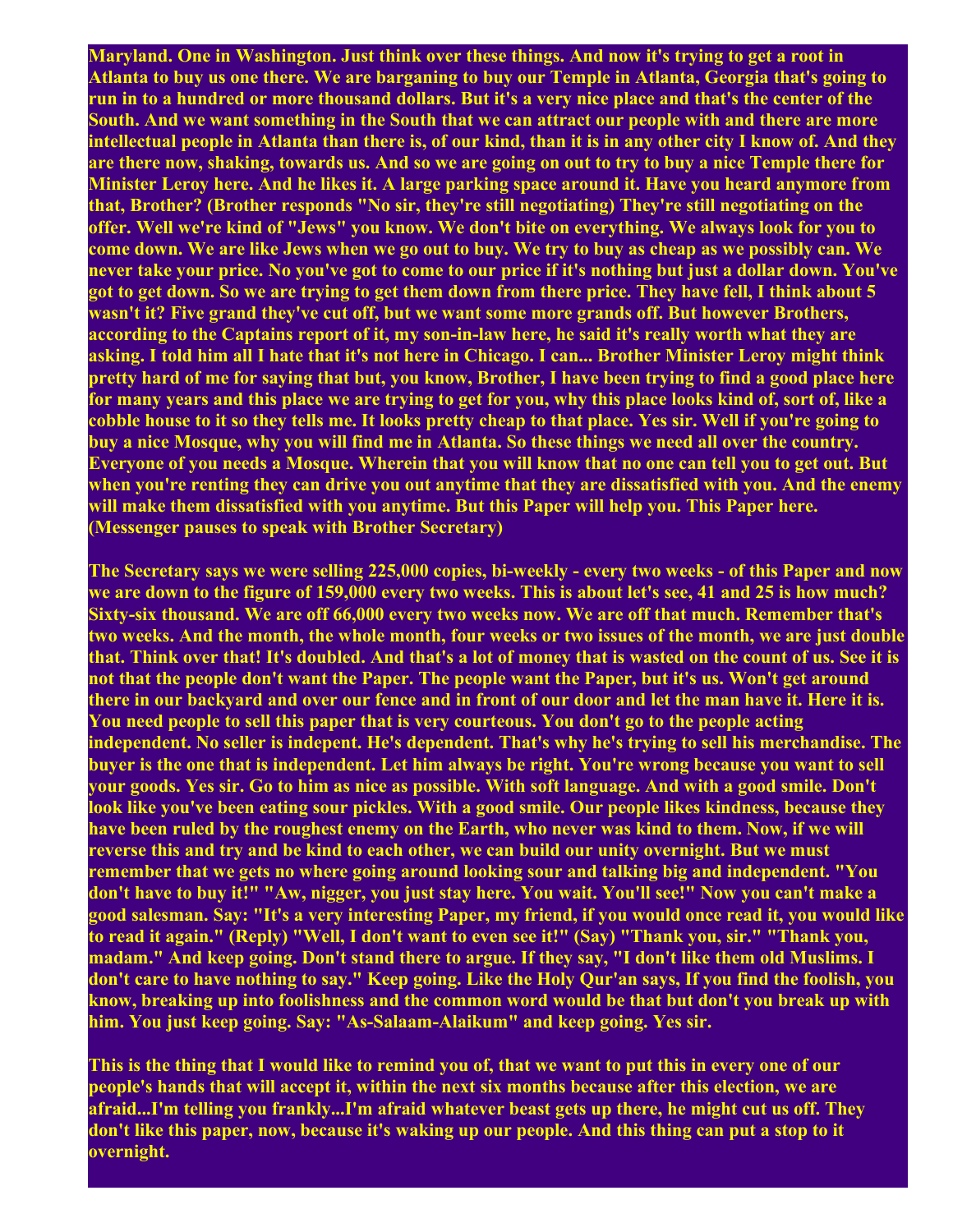**If they say it's not in the, you know, line of their government or it's opposed to their ways of government, "Stop". He will stop it. And then our people, then is suffering, then for the Truth. He might try and find some way to stop us. Let's do the best we can while it's yet, late. Do the best we can to get it over. So if we plant plenty seeds before spring gets here, they're bound to sprout. Yes sir, when that warm spring shower come, good old sunshine, you'll see them spliting the Earth, coming up. So if we can get the Truth in our people's hands, its bound to spread. They will become paperboys whispering it to each other. This is something they can't stop. Because God is behind it, Whose Proper name is Allah. And you must remember your reports is real bad on this. How is this report, now, Brother Secretary, you have here? I guess you had better take care of that.**

**(Brother Secretary John Ali gave his report)**

**That looks very bad on us among 22 million people. That we see that this 22 million people are bound to go with the devil if we don't try to capture them and draw them out of the fire. And take them in a place of safety. We are in the line of cross-fire or in the combat zone. The Divine is here! And I don't think much of no Minister who will just stand and look at his followers sitting down and won't try to get the paper out so people can see what we are doing, which will help him. It will give him more followers in his city. It will give him more prestige in his city. And I don't think much of no minister that will just fold up his hand and will not push the paper himself. If no follower of the Minister will get out and sell the paper, he should get an arm full of them himself and go around to the people and try to sell it. He'd get a chance to meet the people and try and make converts better than the regular paper men, because he knows what he's after and he knows how to approach them. And the paper will help him to get him, you know, where he wants to.**

**In Detroit, Michigan back in '31, the late fall of '31, I used to travel around there in the early part of '32. I used to be a committe there. I used to have to go and try to seek you to get the rent. And I would go to many people and I would get a chance to talk to the dead. And I could get up to them far easier than my followers could. They didn't know how to catch the wild game as good as I. And so, it stands true. We can't stand here, up in our Temple, on the platform and say, "Well, they didn't bring them in." I'm the man the hunter! If they want to help me, I'm asking the to help me. But I'm the real hunter of this Temple. I have to always study some way to get out there next to the game. And if you don't seem to be getting out there and getting after them and I know the game is out there, well then I'm going myself and see what trouble you are running into. Like the book teaches you that after Solomon sent several to try to bring back the body of his architect, they failed. But finally he went himself. He said, "I will go." He said, "I will show you how to get him." So he went and showed them how to put the tow on the man, the dead body, and bring it up. And they brought it back to Jerusalem, where it belonged. This is a fiction brothers, we think. But it's not! It's a science and an example of us, if we understand it. So I don't think no minister is acting himself by sitting down, if he don't have but two or three dozen followers here, or maybe a dozen, he just sits here and wait, "Well go bring me someone here, I'm here to teach!" No! You go over the city yourself. Let the people know what you have. And after you get your Temple about full, then that's the time for you to stand around and say, "I will keep these while you go after me some more. You see? But some of us, ministers, have about 10, 12 or 15 people and then we sit down, as though we had 10 or 15 thousand. Don't want to do any work. Don't want to do nothing. Only stand up.... But that 10 or 15 is giving you soup. That 10 or 15 is trying to pay your rent. That 10 or 15 is trying to buy you transportation. Don't you think you owe them something?** 

**That's the way I feel. You are trying to help me and I just can't keep my mouth shut. I know I owe you something. I know I must tell the world something, and you are hear feeding me, clothing me and sheltering me! I've got to do something in return. So you hear my mouth every week. Right? You read it hear in this paper every week. You find it in some other paper. Right? You find me then at the "mike". And you hear it down at your place. I'm always firing, sick or well. I laid out in Phoenix on my bed, I could not hardly speak at times. Many times, through the last three years. I was so choked**